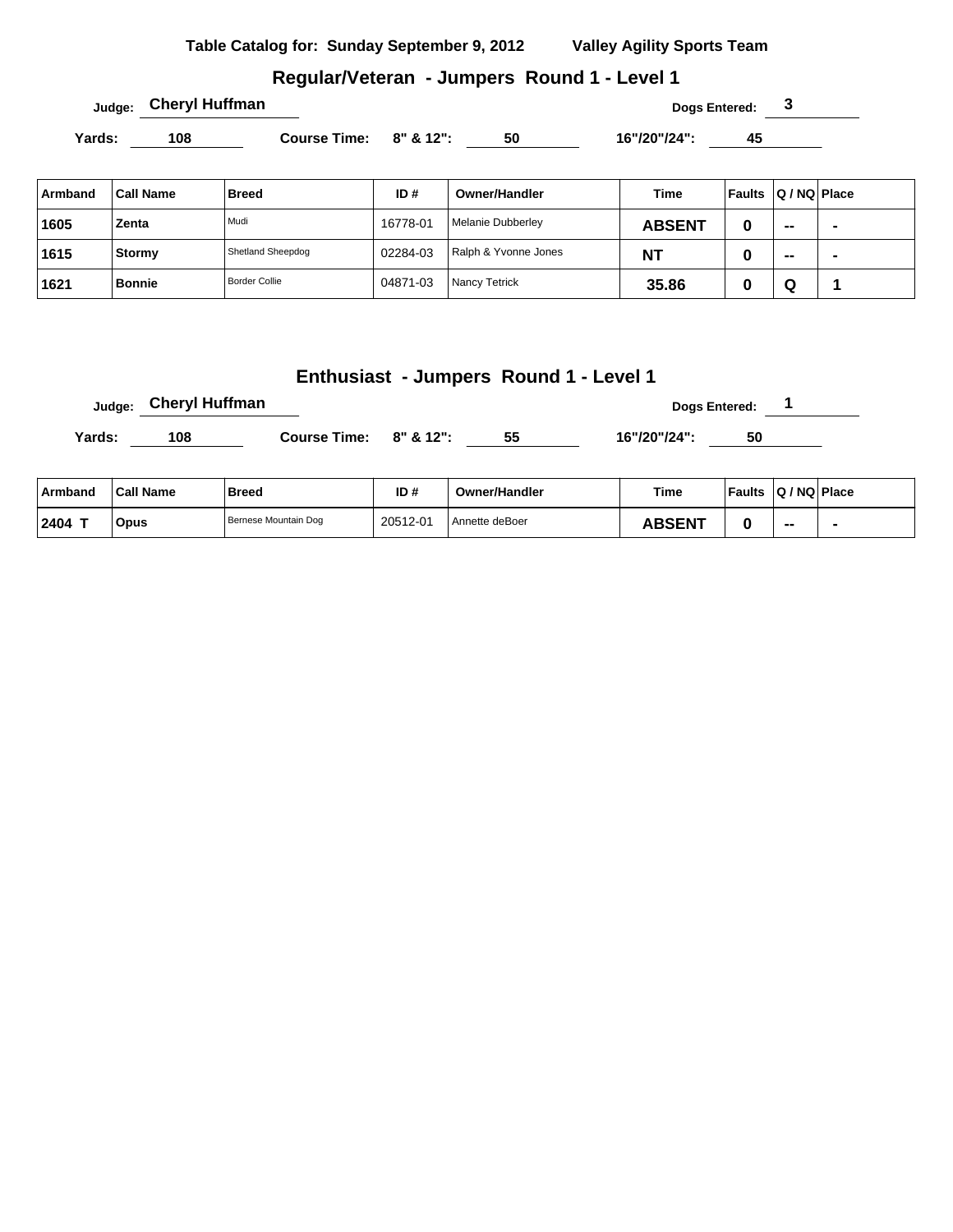# **Regular/Veteran - Jumpers Round 1 - Level 2**

Yards: 108 Course Time: 8" & 12": 45 16"/20"/24": 40

| Armband | <b>Call Name</b> | <b>Breed</b>                | ID#      | <b>Owner/Handler</b>       | <b>Time</b> | Faults         | Q / NQ   Place |              |
|---------|------------------|-----------------------------|----------|----------------------------|-------------|----------------|----------------|--------------|
| 1203    | Tucker           | <b>Jack Russell Terrier</b> | 20160-01 | Jayson Davis               | 23.94       | 0              | Q              | 1            |
| 1607    | Carson           | <b>Border Collie</b>        | 15077-02 | Karen Stark                | 27.50       | 0              | Q              | 3            |
| 1612    | <b>Skye</b>      | <b>Border Collie</b>        | 02137-03 | Suzanne & Michael Andersen | 39.10       | 0              | Q              | 4            |
| 1622    | Mia              | Shetland Sheepdog           | 19913-01 | Terri Ann Flores           | 26.48       | 0              | Q              | $\mathbf{2}$ |
| 1628    | Zeena            | Poodle (Standard)           | 12218-02 | Diane Vargas               | 22.82       | 0              | Q              | 1            |
| 2003    | Raizzin          | Collie (Rough)              | 02284-02 | Ralph & Yvonne Jones       | 27.97       | $5\phantom{1}$ | Q              | 1            |
| 2009    | Wade             | <b>Border Collie</b>        | 17364-03 | Lorraine Cirinelli         | 30.85       | 20             | <b>NQ</b>      | $\mathbf{2}$ |
| 2401    | ⊺Dash            | <b>Border Collie</b>        | 19108-01 | <b>Brittany Silveira</b>   | 21.61       | $\sqrt{5}$     | Q              | и            |

## **Enthusiast - Jumpers Round 1 - Level 2**

| <sub>Judge:</sub> Cheryl Huffman |                        |    |              | Dogs Entered: |  |
|----------------------------------|------------------------|----|--------------|---------------|--|
| 108<br>Yards:                    | Course Time: 8" & 12": | 50 | 16"/20"/24": | 45            |  |

| ∣ Armband      | <b>Call Name</b> | <b>Breed</b>     | ID#      | <b>Owner/Handler</b> | <b>Time</b> | <b>Faults</b> | $ Q/NQ $ Place |  |
|----------------|------------------|------------------|----------|----------------------|-------------|---------------|----------------|--|
| $12405$ $\tau$ | Rombauer         | Golden Retriever | 18714-01 | Amy Lacy             | 30.11       | 10            | <b>NQ</b>      |  |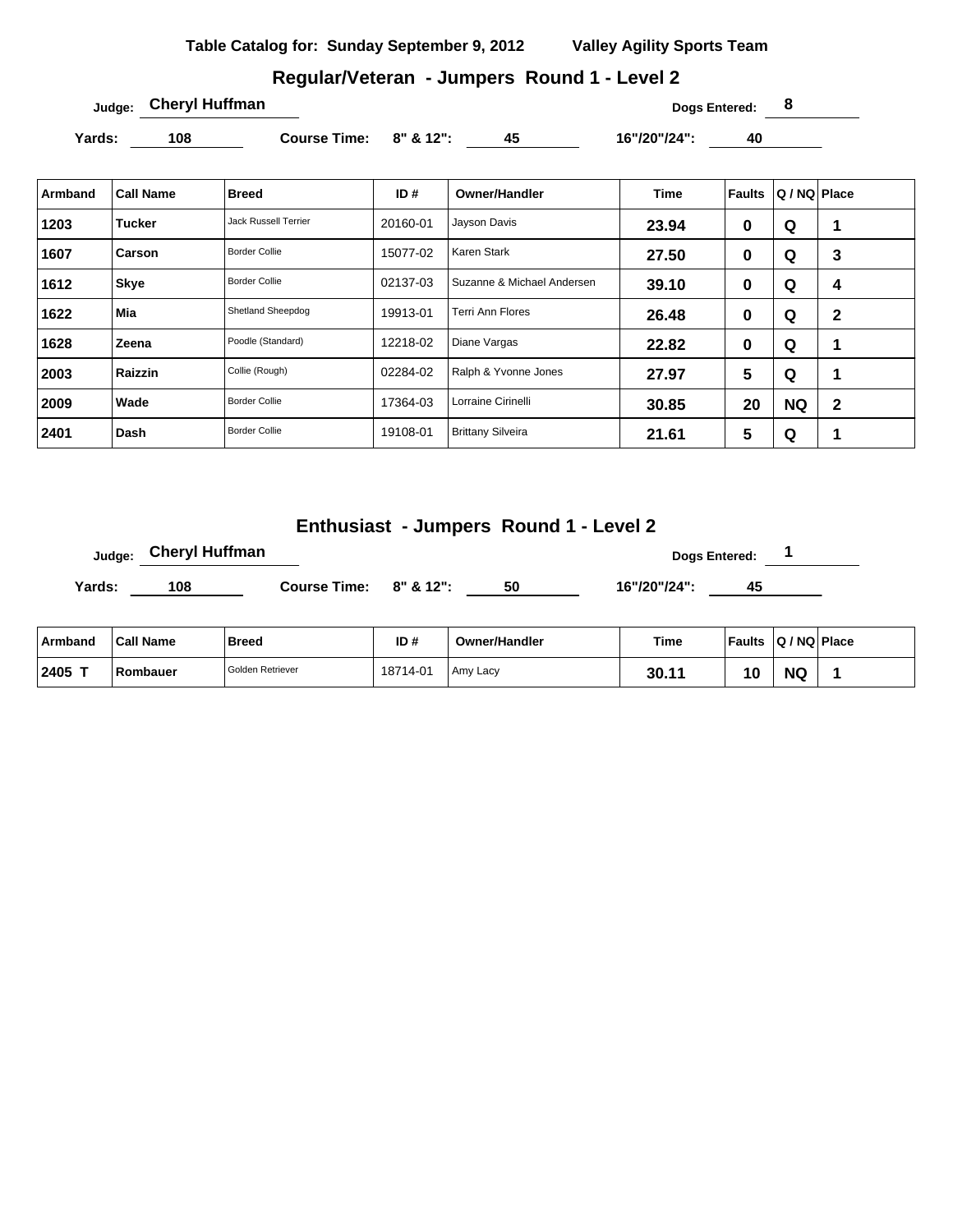## **Regular/Veteran - Jumpers Round 1 - Level 3**

**Judge: Cheryl Huffman Dogs Entered: 6** 

Yards: 132 **Course Time: 8" & 12":** 45 16"/20"/24": 40

| Armband | <b>Call Name</b> | <b>Breed</b>                     | ID#      | <b>Owner/Handler</b>  | <b>Time</b> | Faults | Q / NQ Place |   |
|---------|------------------|----------------------------------|----------|-----------------------|-------------|--------|--------------|---|
| 1603    | Vegas            | Golden Retriever                 | 03193-03 | Mary & Dwight Whatley | 36.22       | 0      | Q            |   |
| 1609    | ∍Drummer         | Shetland Sheepdog                | 16496-02 | Penny Larson          | 35.97       | 10     | <b>NQ</b>    | 4 |
| 1617    | <b>Dock</b>      | Nova Scotia Duck Tolling Retriev | 10202-04 | Wendy Johansen        | 36.23       | 0      | Q            | 2 |
| 1620    | Dot              | All American                     | 01641-05 | Sara & Ray Rhodes     | 41.32       | 0      | Q            | 3 |
| 2008    | <b>Mimi</b>      | Australian Shepherd              | 17364-02 | Lorraine Cirinelli    | 33.84       | 0      | Q            |   |
| 2019 V  | Will             | Australian Shepherd              | 17364-01 | Lorraine Cirinelli    | 26.05       | 5      | Q            | 2 |

## **Enthusiast - Jumpers Round 1 - Level 3**

**Judge:** Cheryl Huffman **and Cheryl Huffman Dogs Entered:** 1

**Yards: 132 Course Time: 8" & 12": 50 16"/20"/24": 45** 

| ∣ Armband | <b>Call Name</b> | Breed   | ID#      | <b>Owner/Handler</b>       | Time  | <b>Faults</b> | Q / NQ Place |  |
|-----------|------------------|---------|----------|----------------------------|-------|---------------|--------------|--|
| ⊺1626     | <b>Minnie</b>    | Whippet | 19160-02 | <sup>1</sup> Sandra Holley | 48.13 |               |              |  |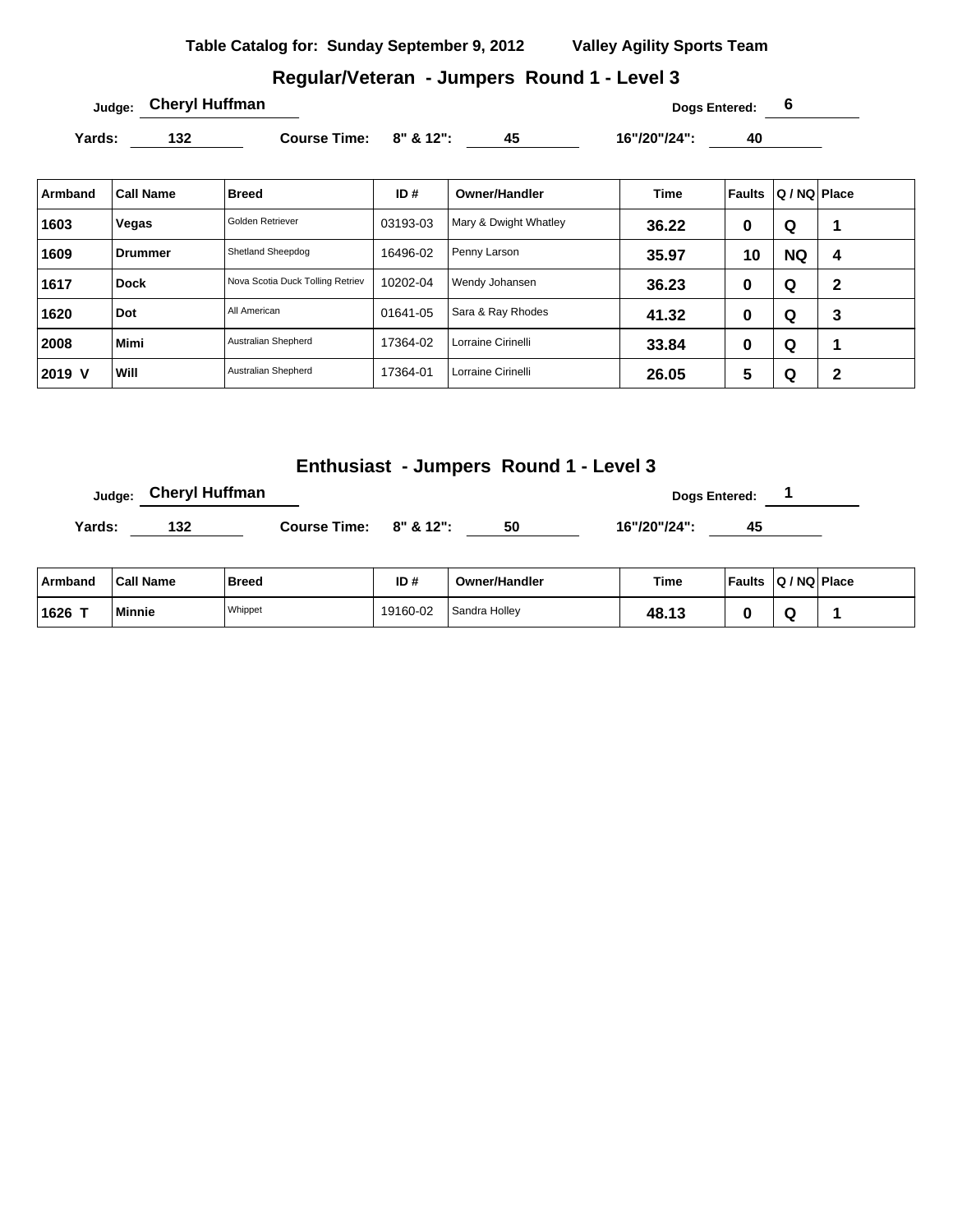## **Regular/Veteran - Jumpers Round 1 - Level 4**

**Yards: 132 Course Time: 8" & 12": 40 16"/20"/24": 35** 

| Armband | <b>Call Name</b>  | <b>Breed</b>                     | ID#      | <b>Owner/Handler</b> | Time          | <b>Faults</b> | Q / NQ   Place |                |
|---------|-------------------|----------------------------------|----------|----------------------|---------------|---------------|----------------|----------------|
| 803     | Ruby              | Welsh Corgi (Pembroke)           | 07900-02 | Nancy Rico           | 26.57         | 0             | Q              |                |
| 804     | <b>Maggie</b>     | Welsh Corgi (Pembroke)           | 04094-03 | Debra Kuykendall     | <b>ABSENT</b> | 0             | $\sim$         | $\blacksquare$ |
| 1618    | <b>River</b>      | Nova Scotia Duck Tolling Retriev | 17232-02 | Caroline van der Wyk | 54.23         | 69            | <b>NQ</b>      | $\mathbf 2$    |
| 1624 V  | Riley             | All American                     | 18061-01 | Monica Salusky       | 35.22         | 0             | Q              |                |
| 2005    | <b>Bennington</b> | Australian Shepherd              | 02811-03 | Jo Ann Gritz         | 42.08         |               | <b>NQ</b>      |                |

## **Enthusiast - Jumpers Round 1 - Level 4**

**Dogs Entered: 2 Dogs Entered: 2** 

**Yards: 132 Course Time: 8" & 12": 45 16"/20"/24": 40** 

| Armband | <b>Call Name</b> | <b>Breed</b>         | ID#      | <b>Owner/Handler</b> | Time      | Faults Q / NQ Place |                          |  |
|---------|------------------|----------------------|----------|----------------------|-----------|---------------------|--------------------------|--|
| 805     | Mia              | Chihuahua            | 04420-02 | Veronica Adrover     | 50.11     |                     |                          |  |
| 1625    | <b>Banjo</b>     | <b>Border Collie</b> | 19160-01 | Sandra Holley        | <b>NT</b> |                     | $\overline{\phantom{a}}$ |  |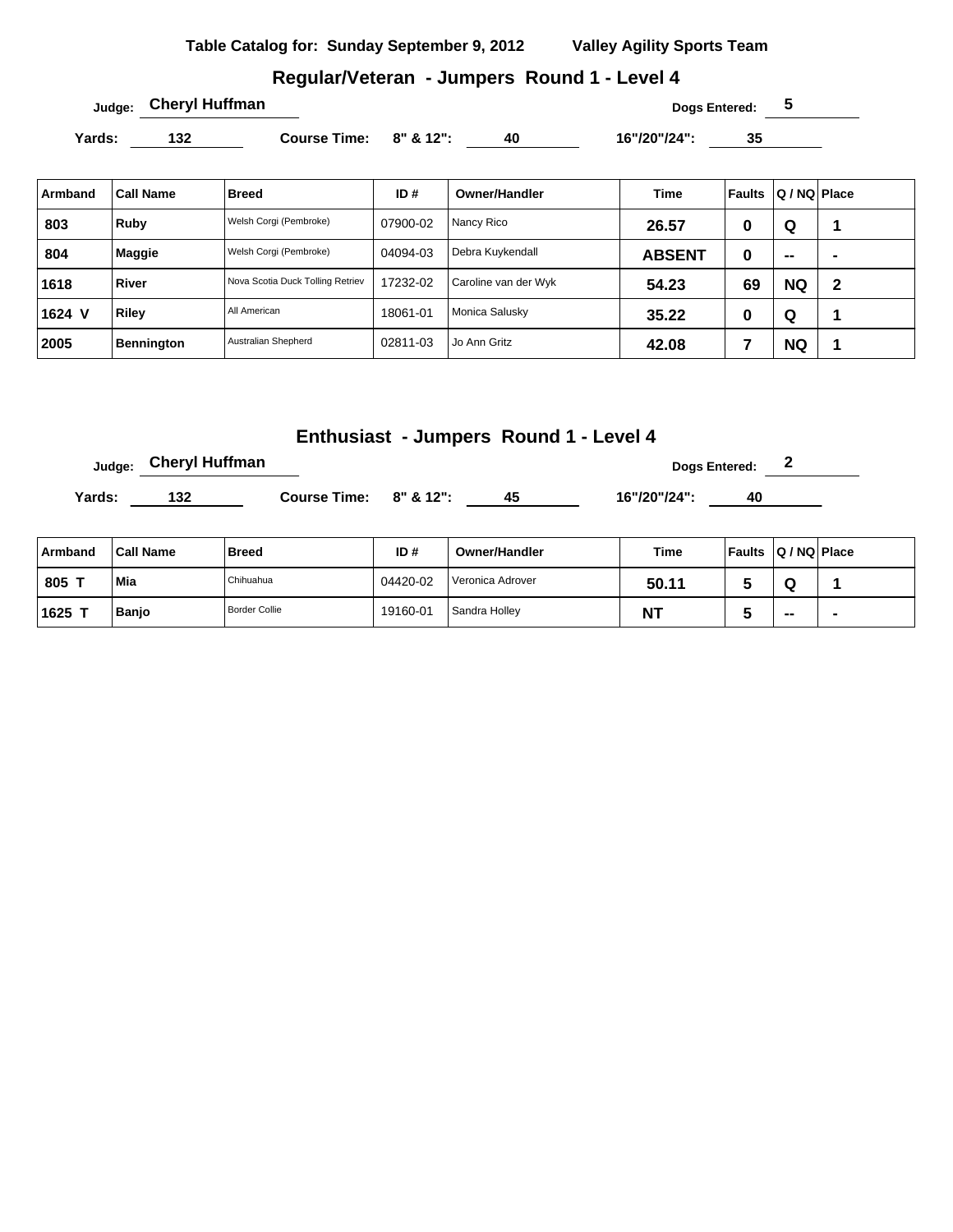## **Regular/Veteran - Jumpers Round 1 - Level 5**

**Judge: Cheryl Huffman Dogs Entered: 8** 

Yards: 132 **Course Time: 8" & 12":** 40 16"/20"/24": 35

| Armband | <b>Call Name</b> | <b>Breed</b>             | ID#      | <b>Owner/Handler</b>          | <b>Time</b>   | <b>Faults</b>  | Q / NQ Place |              |
|---------|------------------|--------------------------|----------|-------------------------------|---------------|----------------|--------------|--------------|
| 1601    | Gemma            | <b>English Shepherd</b>  | 15027-02 | Toni Duralski                 | 26.96         | 0              | Q            | 1            |
| 1608    | <b>Nick</b>      | Shetland Sheepdog        | 16496-01 | Penny Larson                  | 30.92         | 0              | Q            | 3            |
| 1610    | Winston          | English Springer Spaniel | 08424-02 | Mary Palumbo                  | 39.61         | 4              | Q            |              |
| 1611    | Reva             | Australian Shepherd      | 05925-04 | <b>Cherie Gessford</b>        | 41.80         | 0              | Q            | 4            |
| 1613    | Indy             | Poodle (Standard)        | 02319-03 | Monika Knutson                | 29.96         | 0              | Q            | $\mathbf{2}$ |
| 2001    | <b>Deenie</b>    | All American             | 05414-02 | <b>Carol Bowers</b>           | <b>ABSENT</b> | 0              | $\mathbf{m}$ |              |
| 2011 V  | Darby            | Labrador Retriever       | 03303-01 | Debbie McVay                  | 32.80         | $5\phantom{1}$ | Q            | $\mathbf{2}$ |
| 2015 V  | Riley            | All American             | 08848-01 | Denice Sawatzky/H:Ralph Jones | 32.69         | 0              | Q            |              |

## **Enthusiast - Jumpers Round 1 - Level 5**

|        | <sub>Judge:</sub> Cheryl Huffman |                        |    |              | Dogs Entered: |  |
|--------|----------------------------------|------------------------|----|--------------|---------------|--|
| Yards: | 132                              | Course Time: 8" & 12": | 45 | 16"/20"/24": | 40            |  |
|        |                                  |                        |    |              |               |  |

| ∣ Armband | <b>Call Name</b> | <b>Breed</b>     | ID#      | <b>Owner/Handler</b> | <b>Time</b> | Faults | $ Q/NQ $ Place |  |
|-----------|------------------|------------------|----------|----------------------|-------------|--------|----------------|--|
| $ 2016$ T | Tally            | Belgian Tervuren | 02333-02 | Nancy Smith          | 50.98       |        | <b>NG</b>      |  |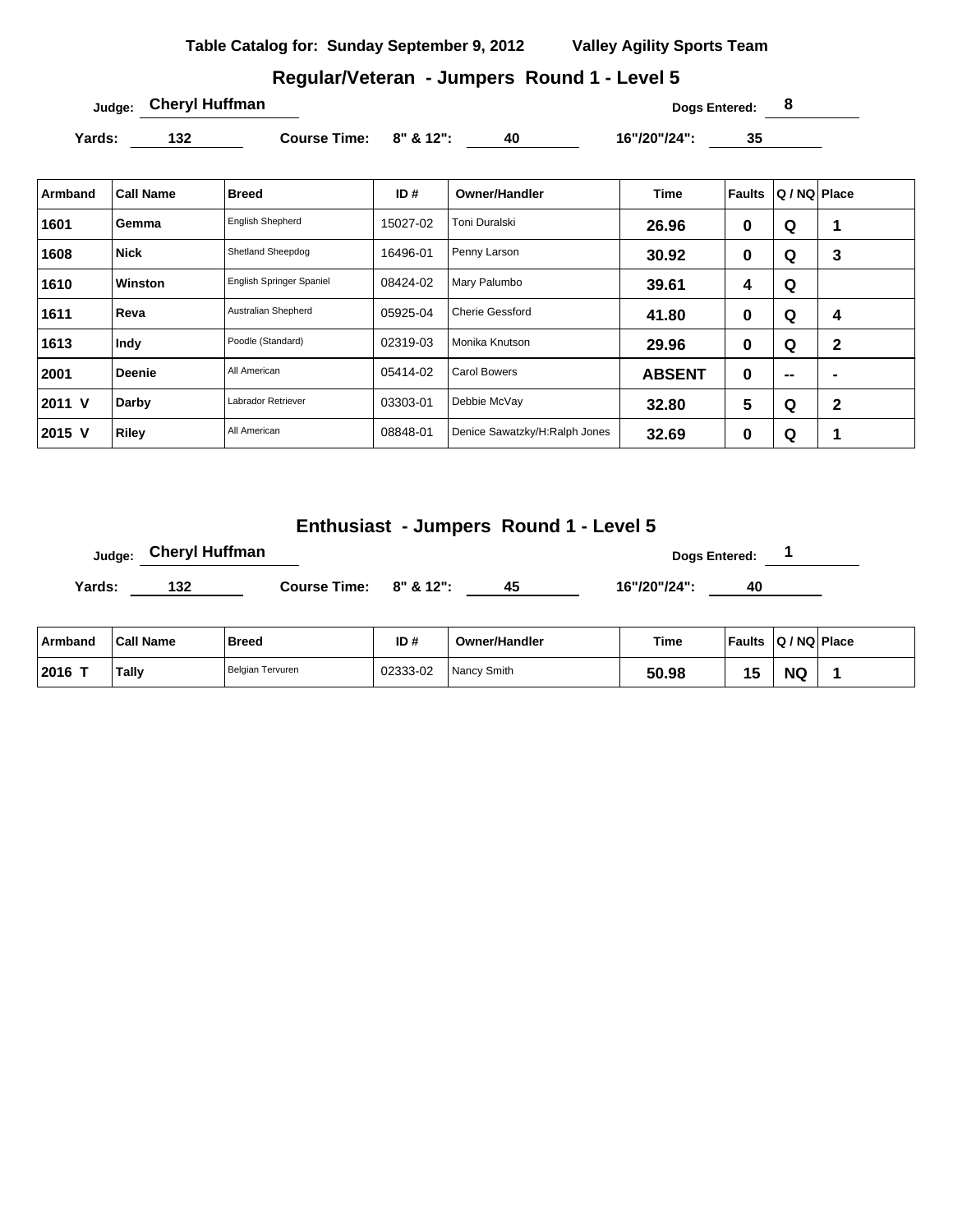# **Regular/Veteran - Jumpers Round 1 - Level C**

**Judge:** Cheryl Huffman **Dogs Entered:** 14

Yards: 132 **Course Time:** 8" & 12": 40 16"/20"/24": 35

| Armband | <b>Call Name</b> | <b>Breed</b>                | ID#      | <b>Owner/Handler</b>     | <b>Time</b> | <b>Faults</b> | Q / NQ Place |                         |  |
|---------|------------------|-----------------------------|----------|--------------------------|-------------|---------------|--------------|-------------------------|--|
| 801     | <b>Brandy</b>    | <b>Jack Russell Terrier</b> | 02146-01 | Jeanne Nixon             | 36.03       | 0             | Q            | 1                       |  |
| 1201    | Alaska           | Shetland Sheepdog           | 07990-02 | Gladys Pedigo            | 25.41       | $\bf{0}$      | Q            | 1                       |  |
| 1202    | Chance           | Shetland Sheepdog           | 02316-02 | Donna D'Amico            | 29.52       | $\bf{0}$      | Q            | 2                       |  |
| 1602    | Quas             | <b>Border Collie</b>        | 01840-03 | Donna Sprouse            | 26.07       | $\bf{0}$      | Q            | 1                       |  |
| 1604    | <b>Montana</b>   | Shetland Sheepdog           | 07990-03 | Gladys Pedigo            | 26.21       | 10            | <b>NQ</b>    |                         |  |
| 1606    | <b>Flynn</b>     | <b>Border Collie</b>        | 07834-02 | Sandra Taylor            | 29.17       | $\bf{0}$      | Q            | $\overline{\mathbf{2}}$ |  |
| 1619    | Sydney           | Australian Shepherd         | 13379-01 | Karen & Dick Overstreet  | 35.12       | $\bf{0}$      | Q            | 3                       |  |
| 1623 V  | Sammy            | All American                | 07834-01 | Sandra Taylor            | 26.09       | 5             | <b>NQ</b>    | 4                       |  |
| 2002    | Gypsy            | All American                | 15077-01 | Karen Stark              | 34.55       | $\mathbf 0$   | Q            | 4                       |  |
| 2010    | <b>Sally</b>     | <b>Border Collie</b>        | 12323-04 | Barbara & Gilman Parsons | <b>NT</b>   | 5             | --           | $\blacksquare$          |  |
| 2012 V  | <b>Burns</b>     | Australian Shepherd         | 05925-03 | <b>Cherie Gessford</b>   | 34.13       | $\bf{0}$      | Q            | 3                       |  |
| 2013 V  | Chaps            | Australian Shepherd         | 04958-01 | Jean Danver              | 25.37       | 0             | Q            | 1                       |  |
| 2014 V  | <b>Brenn</b>     | <b>Border Collie</b>        | 01922-02 | <b>Carlene Chandler</b>  | 27.73       | $\bf{0}$      | Q            | 2                       |  |
| 2402    | Quik             | <b>Border Collie</b>        | 01922-03 | <b>Carlene Chandler</b>  | 25.24       | 0             | Q            | 1                       |  |

## **Enthusiast - Jumpers Round 1 - Level C**

|         | <b>Cheryl Huffman</b><br>Judge: |                           |     |                      | Dogs Entered: |                         |  |  |  |  |
|---------|---------------------------------|---------------------------|-----|----------------------|---------------|-------------------------|--|--|--|--|
| Yards:  | 132                             | Course Time: $8''$ & 12": |     | 45                   | 16"/20"/24":  | 40                      |  |  |  |  |
| Armband | <b>Call Name</b>                | <b>Breed</b>              | ID# | <b>Owner/Handler</b> | <b>Time</b>   | Faults   Q / NQ   Place |  |  |  |  |

| <b>TH</b><br>1627 | <b>Splotches</b> | Canaan Dog           | 05841-01 | Leslie McCulloch         | 37.37 | w |  |
|-------------------|------------------|----------------------|----------|--------------------------|-------|---|--|
| 2018              | Cass             | <b>Border Collie</b> | 04871-01 | Nancy Tetrick            | 27.69 | w |  |
| 2020 T            | <b>Boswell</b>   | <b>Border Collie</b> | 12323-01 | Barbara & Gilman Parsons | 42.88 | v |  |